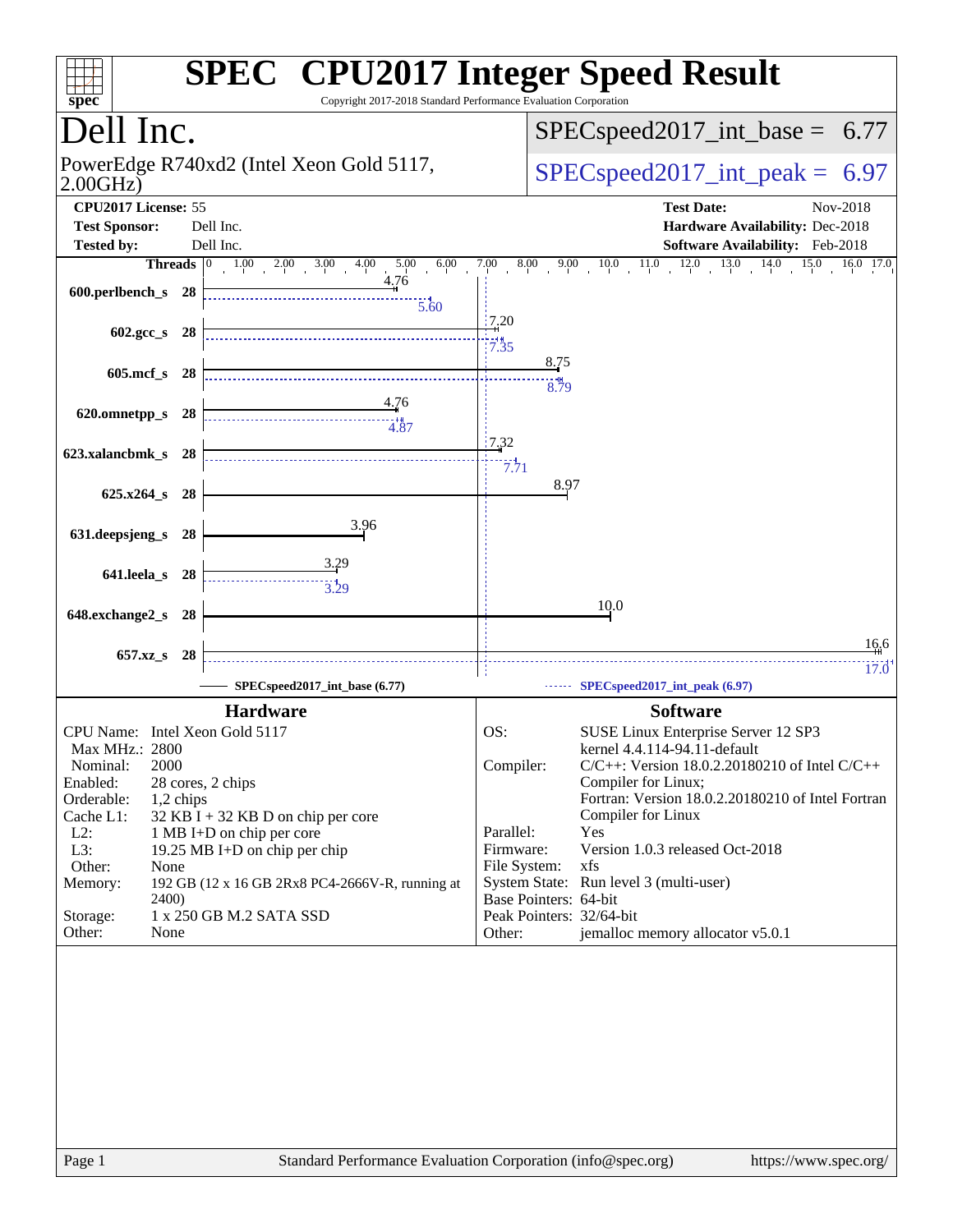

Copyright 2017-2018 Standard Performance Evaluation Corporation

## Dell Inc.

#### 2.00GHz) PowerEdge R740xd2 (Intel Xeon Gold 5117,  $\text{SPEC speed2017\_int\_peak} = 6.97$

 $SPECspeed2017\_int\_base = 6.77$ 

**[CPU2017 License:](http://www.spec.org/auto/cpu2017/Docs/result-fields.html#CPU2017License)** 55 **[Test Date:](http://www.spec.org/auto/cpu2017/Docs/result-fields.html#TestDate)** Nov-2018 **[Test Sponsor:](http://www.spec.org/auto/cpu2017/Docs/result-fields.html#TestSponsor)** Dell Inc. **[Hardware Availability:](http://www.spec.org/auto/cpu2017/Docs/result-fields.html#HardwareAvailability)** Dec-2018 **[Tested by:](http://www.spec.org/auto/cpu2017/Docs/result-fields.html#Testedby)** Dell Inc. **[Software Availability:](http://www.spec.org/auto/cpu2017/Docs/result-fields.html#SoftwareAvailability)** Feb-2018

### **[Results Table](http://www.spec.org/auto/cpu2017/Docs/result-fields.html#ResultsTable)**

|                             | <b>Base</b>    |                |             |                |       |                |       | <b>Peak</b>    |                |              |                |              |                |              |
|-----------------------------|----------------|----------------|-------------|----------------|-------|----------------|-------|----------------|----------------|--------------|----------------|--------------|----------------|--------------|
| <b>Benchmark</b>            | <b>Threads</b> | <b>Seconds</b> | Ratio       | <b>Seconds</b> | Ratio | <b>Seconds</b> | Ratio | <b>Threads</b> | <b>Seconds</b> | <b>Ratio</b> | <b>Seconds</b> | <b>Ratio</b> | <b>Seconds</b> | <b>Ratio</b> |
| 600.perlbench s             | 28             | 372            | 4.77        | 377            | 4.71  | 373            | 4.76  | 28             | 317            | 5.59         | 317            | 5.60         | 317            | 5.61         |
| $602.\text{gcc}\_\text{s}$  | 28             | 554            | 7.19        | 553            | 7.20  | 548            | 7.26  | 28             | 549            | 7.26         | 542            | 7.35         | 539            | 7.39         |
| $605 \text{.mcf}$ s         | 28             | 540            | 8.75        | 541            | 8.73  | 538            | 8.77  | 28             | 537            | 8.79         | 540            | 8.75         | 533            | 8.85         |
| 620.omnetpp_s               | 28             | 343            | 4.76        | 345            | 4.73  | 340            | 4.80  | 28             | 331            | 4.92         | 341            | 4.79         | 335            | 4.87         |
| 623.xalancbmk s             | 28             | 193            | 7.35        | 195            | 7.28  | 194            | 7.32  | 28             | 184            | 7.72         | 184            | 7.71         | 184            | 7.69         |
| 625.x264 s                  | 28             | 197            | 8.97        | 197            | 8.97  | 197            | 8.97  | 28             | 197            | 8.97         | 197            | 8.97         | 197            | 8.97         |
| 631.deepsjeng_s             | 28             | 362            | 3.96        | 362            | 3.96  | 362            | 3.96  | 28             | 362            | 3.96         | 362            | 3.96         | 362            | 3.96         |
| 641.leela s                 | 28             | 519            | 3.29        | 519            | 3.29  | 518            | 3.29  | 28             | 518            | 3.30         | 518            | 3.29         | 521            | 3.27         |
| 648.exchange2_s             | 28             | 293            | <b>10.0</b> | 293            | 10.0  | 293            | 10.0  | 28             | 293            | <b>10.0</b>  | 293            | 10.0         | 293            | 10.0         |
| $657.xz$ <sub>_8</sub>      | 28             | 373            | 16.6        | 370            | 16.7  | 371            | 16.6  | 28             | 364            | 17.0         | 364            | <b>17.0</b>  | 366            | 16.9         |
| $SPEC speed2017$ int base = |                |                | 6.77        |                |       |                |       |                |                |              |                |              |                |              |

**[SPECspeed2017\\_int\\_peak =](http://www.spec.org/auto/cpu2017/Docs/result-fields.html#SPECspeed2017intpeak) 6.97**

Results appear in the [order in which they were run.](http://www.spec.org/auto/cpu2017/Docs/result-fields.html#RunOrder) Bold underlined text [indicates a median measurement](http://www.spec.org/auto/cpu2017/Docs/result-fields.html#Median).

### **[Operating System Notes](http://www.spec.org/auto/cpu2017/Docs/result-fields.html#OperatingSystemNotes)**

Stack size set to unlimited using "ulimit -s unlimited"

### **[General Notes](http://www.spec.org/auto/cpu2017/Docs/result-fields.html#GeneralNotes)**

Environment variables set by runcpu before the start of the run: KMP\_AFFINITY = "granularity=fine,scatter" LD\_LIBRARY\_PATH = "/home/cpu2017/lib/ia32:/home/cpu2017/lib/intel64:/home/cpu2017/je5.0.1-32:/home/cpu2017/je5.0.1-64" OMP\_STACKSIZE = "192M"

 Binaries compiled on a system with 1x Intel Core i7-4790 CPU + 32GB RAM memory using Redhat Enterprise Linux 7.4 Yes: The test sponsor attests, as of date of publication, that CVE-2017-5754 (Meltdown) is mitigated in the system as tested and documented. Yes: The test sponsor attests, as of date of publication, that CVE-2017-5753 (Spectre variant 1) is mitigated in the system as tested and documented. Yes: The test sponsor attests, as of date of publication, that CVE-2017-5715 (Spectre variant 2) is mitigated in the system as tested and documented. Transparent Huge Pages enabled by default Prior to runcpu invocation Filesystem page cache synced and cleared with: sync; echo 3> /proc/sys/vm/drop\_caches jemalloc, a general purpose malloc implementation built with the RedHat Enterprise 7.4, and the system compiler gcc 4.8.5 sources available from jemalloc.net or <https://github.com/jemalloc/jemalloc/releases>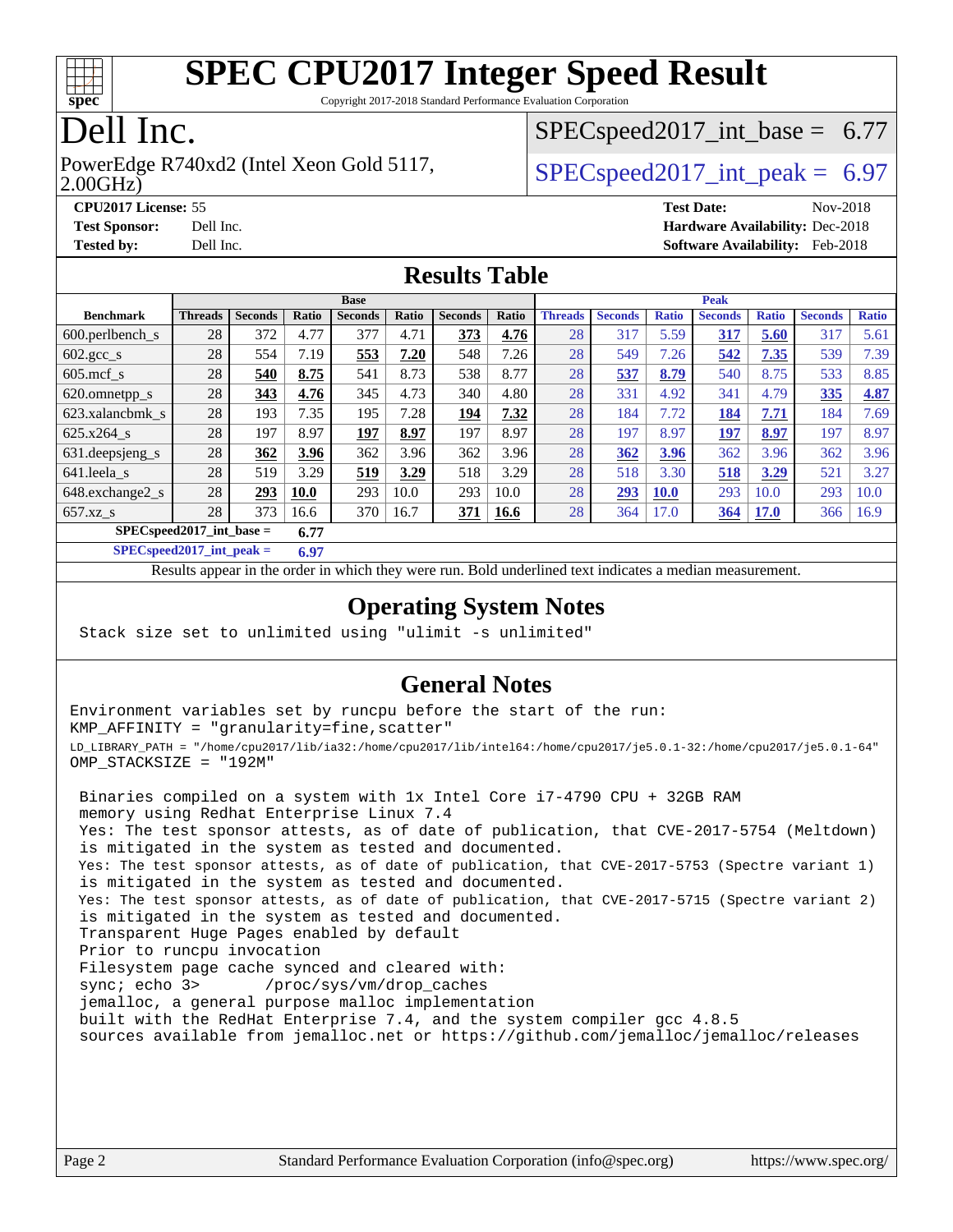

Copyright 2017-2018 Standard Performance Evaluation Corporation

## Dell Inc.

2.00GHz) PowerEdge R740xd2 (Intel Xeon Gold 5117,  $\vert$  [SPECspeed2017\\_int\\_peak =](http://www.spec.org/auto/cpu2017/Docs/result-fields.html#SPECspeed2017intpeak) 6.97

 $SPECspeed2017\_int\_base = 6.77$ 

**[Tested by:](http://www.spec.org/auto/cpu2017/Docs/result-fields.html#Testedby)** Dell Inc. **[Software Availability:](http://www.spec.org/auto/cpu2017/Docs/result-fields.html#SoftwareAvailability)** Feb-2018

**[CPU2017 License:](http://www.spec.org/auto/cpu2017/Docs/result-fields.html#CPU2017License)** 55 **[Test Date:](http://www.spec.org/auto/cpu2017/Docs/result-fields.html#TestDate)** Nov-2018 **[Test Sponsor:](http://www.spec.org/auto/cpu2017/Docs/result-fields.html#TestSponsor)** Dell Inc. **[Hardware Availability:](http://www.spec.org/auto/cpu2017/Docs/result-fields.html#HardwareAvailability)** Dec-2018

#### **[Platform Notes](http://www.spec.org/auto/cpu2017/Docs/result-fields.html#PlatformNotes)**

Page 3 Standard Performance Evaluation Corporation [\(info@spec.org\)](mailto:info@spec.org) <https://www.spec.org/> BIOS settings: Sub NUMA Cluster disabled Virtualization Technology disabled System Profile set to Custom CPU Performance set to Maximum Performance C States set to Autonomous C1E disabled Uncore Frequency set to Dynamic Energy Efficiency Policy set to Performance Memory Patrol Scrub disabled Logical Processor disabled CPU Interconnect Bus Link Power Management disabled PCI ASPM L1 Link Power Management disabled Sysinfo program /home/cpu2017/bin/sysinfo Rev: r5974 of 2018-05-19 9bcde8f2999c33d61f64985e45859ea9 running on linux-m8ku Thu Nov 15 12:16:38 2018 SUT (System Under Test) info as seen by some common utilities. For more information on this section, see <https://www.spec.org/cpu2017/Docs/config.html#sysinfo> From /proc/cpuinfo model name : Intel(R) Xeon(R) Gold 5117 CPU @ 2.00GHz 2 "physical id"s (chips) 28 "processors" cores, siblings (Caution: counting these is hw and system dependent. The following excerpts from /proc/cpuinfo might not be reliable. Use with caution.) cpu cores : 14 siblings : 14 physical 0: cores 0 1 2 3 4 5 6 8 9 10 11 12 13 14 physical 1: cores 0 1 2 3 4 5 6 8 9 10 11 12 13 14 From lscpu: Architecture: x86\_64 CPU op-mode(s): 32-bit, 64-bit Byte Order: Little Endian  $CPU(s):$  28 On-line CPU(s) list: 0-27 Thread(s) per core: 1 Core(s) per socket: 14 Socket(s): 2 NUMA node(s): 2 Vendor ID: GenuineIntel CPU family: 6 Model: 85 Model name: Intel(R) Xeon(R) Gold 5117 CPU @ 2.00GHz Stepping: 4 **(Continued on next page)**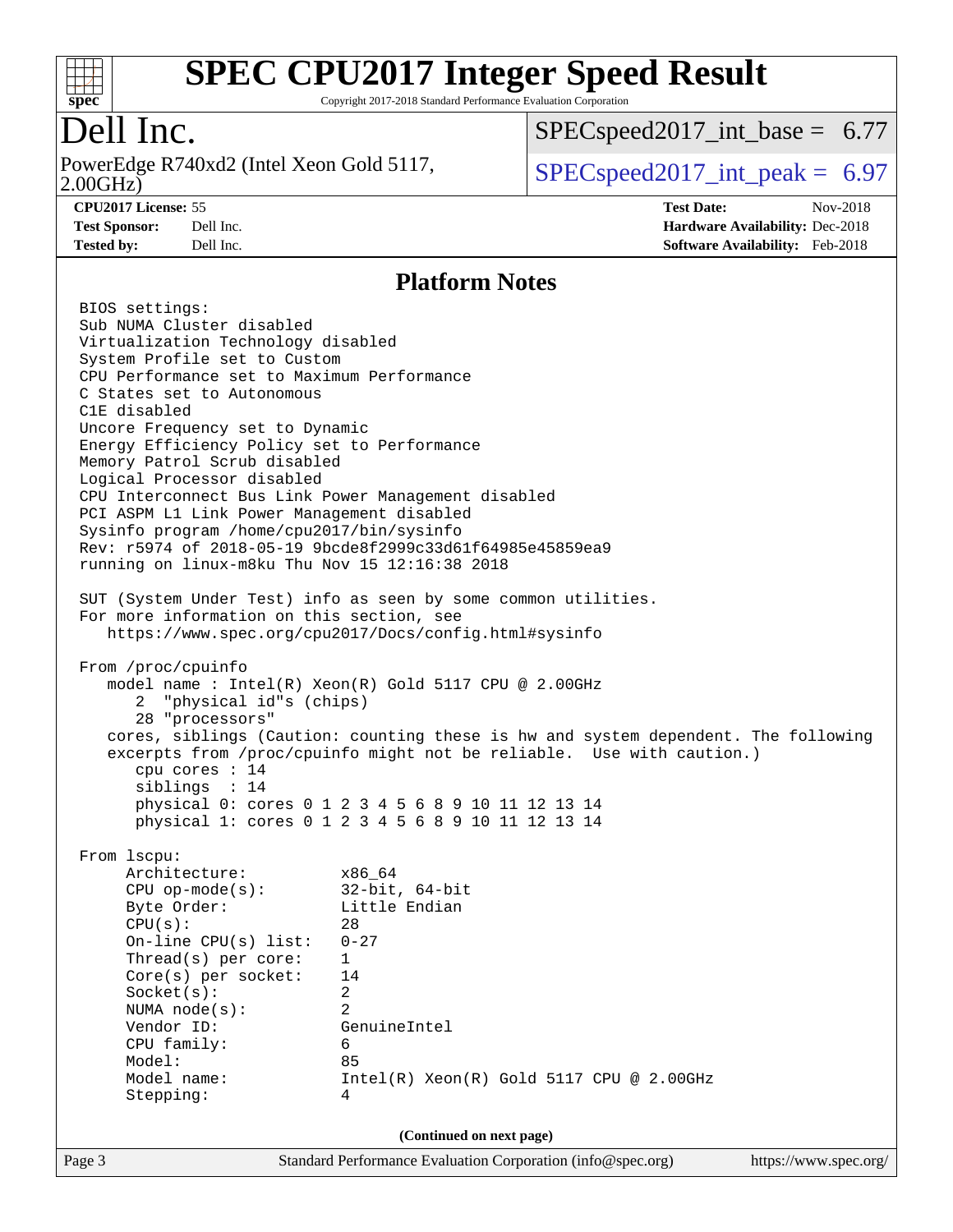

Copyright 2017-2018 Standard Performance Evaluation Corporation

## Dell Inc.

2.00GHz) PowerEdge R740xd2 (Intel Xeon Gold 5117,  $\text{SPEC speed2017\_int\_peak} = 6.97$ 

[SPECspeed2017\\_int\\_base =](http://www.spec.org/auto/cpu2017/Docs/result-fields.html#SPECspeed2017intbase) 6.77

**[CPU2017 License:](http://www.spec.org/auto/cpu2017/Docs/result-fields.html#CPU2017License)** 55 **[Test Date:](http://www.spec.org/auto/cpu2017/Docs/result-fields.html#TestDate)** Nov-2018 **[Test Sponsor:](http://www.spec.org/auto/cpu2017/Docs/result-fields.html#TestSponsor)** Dell Inc. **[Hardware Availability:](http://www.spec.org/auto/cpu2017/Docs/result-fields.html#HardwareAvailability)** Dec-2018 **[Tested by:](http://www.spec.org/auto/cpu2017/Docs/result-fields.html#Testedby)** Dell Inc. **[Software Availability:](http://www.spec.org/auto/cpu2017/Docs/result-fields.html#SoftwareAvailability)** Feb-2018

### **[Platform Notes \(Continued\)](http://www.spec.org/auto/cpu2017/Docs/result-fields.html#PlatformNotes)**

| CPU MHz:                                                                                                                                                                                                                                                                                                             | 1995.320                                                                             |
|----------------------------------------------------------------------------------------------------------------------------------------------------------------------------------------------------------------------------------------------------------------------------------------------------------------------|--------------------------------------------------------------------------------------|
| BogoMIPS:                                                                                                                                                                                                                                                                                                            | 3990.64                                                                              |
| Virtualization:                                                                                                                                                                                                                                                                                                      | $VT - x$                                                                             |
| L1d cache:                                                                                                                                                                                                                                                                                                           | 32K                                                                                  |
| Lli cache:                                                                                                                                                                                                                                                                                                           | 32K                                                                                  |
| L2 cache:                                                                                                                                                                                                                                                                                                            | 1024K                                                                                |
| L3 cache:                                                                                                                                                                                                                                                                                                            | 19712K                                                                               |
|                                                                                                                                                                                                                                                                                                                      | NUMA node0 CPU(s): 0,2,4,6,8,10,12,14,16,18,20,22,24,26                              |
| NUMA $node1$ $CPU(s):$                                                                                                                                                                                                                                                                                               | 1, 3, 5, 7, 9, 11, 13, 15, 17, 19, 21, 23, 25, 27                                    |
| Flags:                                                                                                                                                                                                                                                                                                               | fpu vme de pse tsc msr pae mce cx8 apic sep mtrr pge mca cmov                        |
|                                                                                                                                                                                                                                                                                                                      | pat pse36 clflush dts acpi mmx fxsr sse sse2 ss ht tm pbe syscall nx pdpelgb rdtscp  |
|                                                                                                                                                                                                                                                                                                                      | lm constant_tsc art arch_perfmon pebs bts rep_good nopl xtopology nonstop_tsc        |
|                                                                                                                                                                                                                                                                                                                      | aperfmperf eagerfpu pni pclmulqdq dtes64 monitor ds_cpl vmx smx est tm2 ssse3 sdbg   |
|                                                                                                                                                                                                                                                                                                                      | fma cx16 xtpr pdcm pcid dca sse4_1 sse4_2 x2apic movbe popcnt tsc_deadline_timer aes |
|                                                                                                                                                                                                                                                                                                                      | xsave avx f16c rdrand lahf_lm abm 3dnowprefetch ida arat epb invpcid_single pln pts  |
|                                                                                                                                                                                                                                                                                                                      | dtherm intel_pt rsb_ctxsw spec_ctrl retpoline kaiser tpr_shadow vnmi flexpriority    |
|                                                                                                                                                                                                                                                                                                                      | ept vpid fsgsbase tsc_adjust bmil hle avx2 smep bmi2 erms invpcid rtm cqm mpx        |
|                                                                                                                                                                                                                                                                                                                      | avx512f avx512dq rdseed adx smap clflushopt clwb avx512cd avx512bw avx512vl xsaveopt |
|                                                                                                                                                                                                                                                                                                                      | xsavec xgetbv1 cqm_llc cqm_occup_llc pku ospke                                       |
| /proc/cpuinfo cache data                                                                                                                                                                                                                                                                                             |                                                                                      |
| cache size : 19712 KB                                                                                                                                                                                                                                                                                                |                                                                                      |
| physical chip.<br>$available: 2 nodes (0-1)$<br>node 0 cpus: 0 2 4 6 8 10 12 14 16 18 20 22 24 26<br>node 0 size: 95285 MB<br>node 0 free: 94869 MB<br>node 1 cpus: 1 3 5 7 9 11 13 15 17 19 21 23 25 27<br>node 1 size: 96749 MB<br>node 1 free: 96405 MB<br>node distances:<br>node 0 1<br>0: 10 21<br>1:<br>21 10 | From numactl --hardware WARNING: a numactl 'node' might or might not correspond to a |
| From /proc/meminfo                                                                                                                                                                                                                                                                                                   |                                                                                      |
| MemTotal:<br>196642996 kB                                                                                                                                                                                                                                                                                            |                                                                                      |
| HugePages_Total:<br>0                                                                                                                                                                                                                                                                                                |                                                                                      |
| Hugepagesize: 2048 kB                                                                                                                                                                                                                                                                                                |                                                                                      |
| /usr/bin/lsb_release -d                                                                                                                                                                                                                                                                                              |                                                                                      |
| SUSE Linux Enterprise Server 12 SP3                                                                                                                                                                                                                                                                                  |                                                                                      |
|                                                                                                                                                                                                                                                                                                                      |                                                                                      |
| From /etc/*release* /etc/*version*                                                                                                                                                                                                                                                                                   |                                                                                      |
| SuSE-release:                                                                                                                                                                                                                                                                                                        |                                                                                      |
|                                                                                                                                                                                                                                                                                                                      | (Continued on next page)                                                             |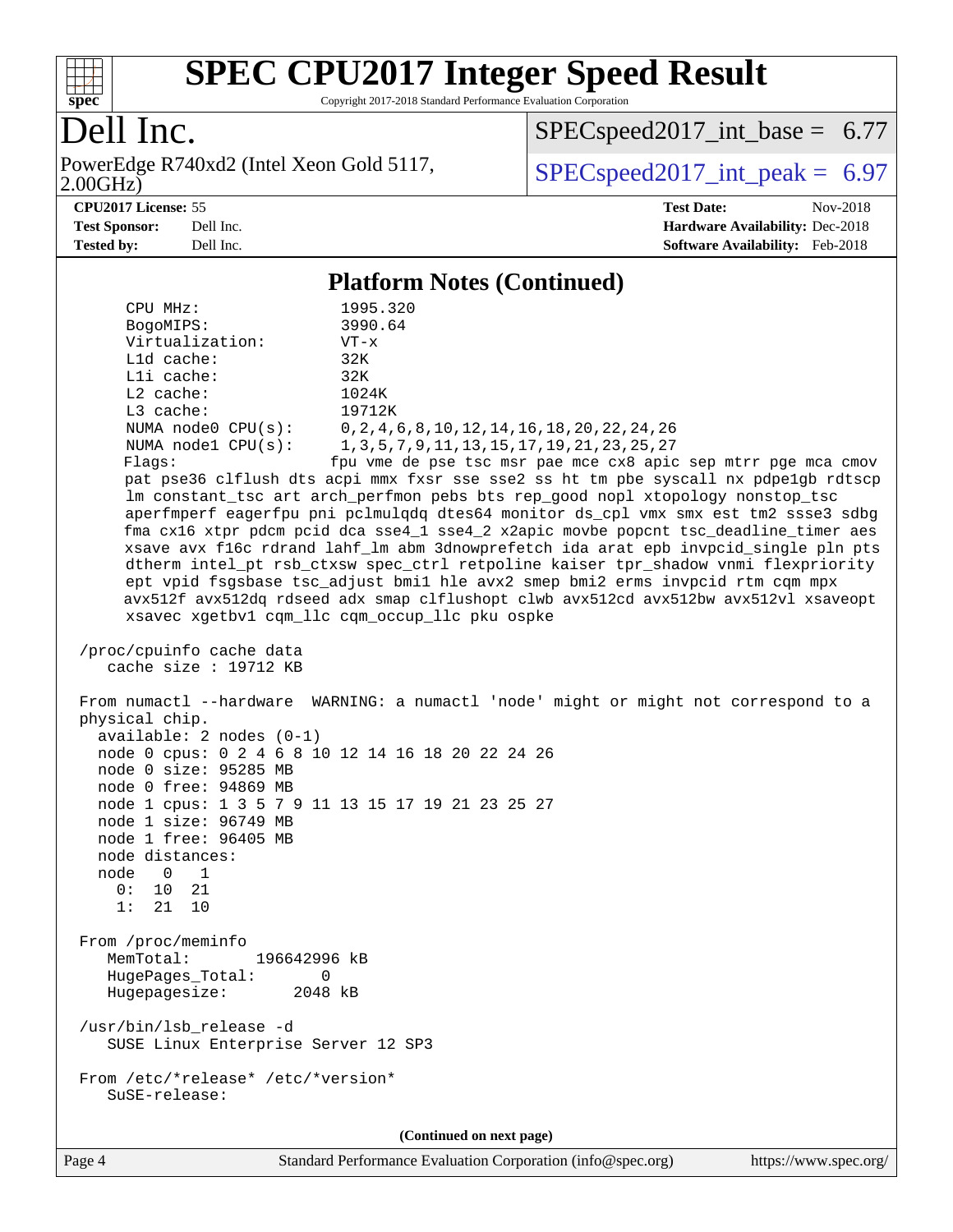

Copyright 2017-2018 Standard Performance Evaluation Corporation

## Dell Inc.

2.00GHz) PowerEdge R740xd2 (Intel Xeon Gold 5117,  $\vert$  [SPECspeed2017\\_int\\_peak =](http://www.spec.org/auto/cpu2017/Docs/result-fields.html#SPECspeed2017intpeak) 6.97

 $SPECspeed2017\_int\_base = 6.77$ 

#### **[CPU2017 License:](http://www.spec.org/auto/cpu2017/Docs/result-fields.html#CPU2017License)** 55 **[Test Date:](http://www.spec.org/auto/cpu2017/Docs/result-fields.html#TestDate)** Nov-2018

**[Test Sponsor:](http://www.spec.org/auto/cpu2017/Docs/result-fields.html#TestSponsor)** Dell Inc. **[Hardware Availability:](http://www.spec.org/auto/cpu2017/Docs/result-fields.html#HardwareAvailability)** Dec-2018 **[Tested by:](http://www.spec.org/auto/cpu2017/Docs/result-fields.html#Testedby)** Dell Inc. **[Software Availability:](http://www.spec.org/auto/cpu2017/Docs/result-fields.html#SoftwareAvailability)** Feb-2018

#### **[Platform Notes \(Continued\)](http://www.spec.org/auto/cpu2017/Docs/result-fields.html#PlatformNotes)**

 SUSE Linux Enterprise Server 12 (x86\_64) VERSION = 12 PATCHLEVEL = 3 # This file is deprecated and will be removed in a future service pack or release. # Please check /etc/os-release for details about this release. os-release: NAME="SLES" VERSION="12-SP3" VERSION\_ID="12.3" PRETTY\_NAME="SUSE Linux Enterprise Server 12 SP3" ID="sles" ANSI\_COLOR="0;32" CPE\_NAME="cpe:/o:suse:sles:12:sp3" uname -a: Linux linux-m8ku 4.4.114-94.11-default #1 SMP Thu Feb 1 19:28:26 UTC 2018 (4309ff9) x86\_64 x86\_64 x86\_64 GNU/Linux Kernel self-reported vulnerability status: CVE-2017-5754 (Meltdown): Mitigation: PTI CVE-2017-5753 (Spectre variant 1): Mitigation: Barriers CVE-2017-5715 (Spectre variant 2): Mitigation: IBRS+IBPB run-level 3 Nov 15 12:08 last=5 SPEC is set to: /home/cpu2017 Filesystem Type Size Used Avail Use% Mounted on /dev/sdz4 xfs 182G 4.0G 178G 3% /home Additional information from dmidecode follows. WARNING: Use caution when you interpret this section. The 'dmidecode' program reads system data which is "intended to allow hardware to be accurately determined", but the intent may not be met, as there are frequent changes to hardware, firmware, and the "DMTF SMBIOS" standard. BIOS Dell Inc. 1.0.3 10/25/2018 Memory: 12x 002C04B3002C 18ASF2G72PDZ-2G6E1 16 GB 2 rank 2666, configured at 2400 4x Not Specified Not Specified (End of data from sysinfo program) **[Compiler Version Notes](http://www.spec.org/auto/cpu2017/Docs/result-fields.html#CompilerVersionNotes)** ============================================================================== CC 600.perlbench  $s(base)$  602.gcc  $s(base)$  605.mcf  $s(base)$  625.x264  $s(base)$ 657.xz\_s(base)

**(Continued on next page)**

Page 5 Standard Performance Evaluation Corporation [\(info@spec.org\)](mailto:info@spec.org) <https://www.spec.org/>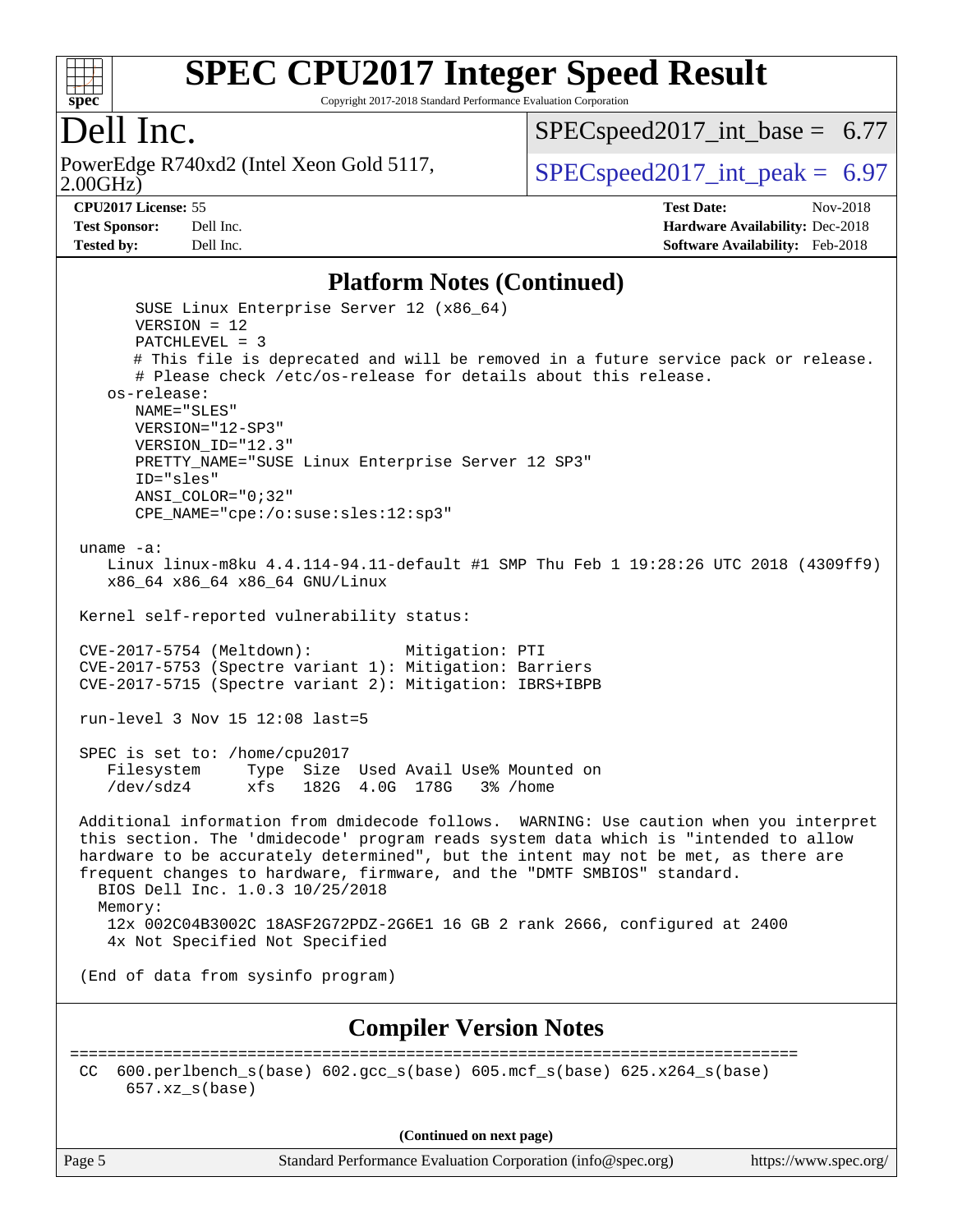

Copyright 2017-2018 Standard Performance Evaluation Corporation

## Dell Inc.

2.00GHz) PowerEdge R740xd2 (Intel Xeon Gold 5117,  $\text{SPEC speed2017\_int\_peak} = 6.97$ 

[SPECspeed2017\\_int\\_base =](http://www.spec.org/auto/cpu2017/Docs/result-fields.html#SPECspeed2017intbase) 6.77

**[CPU2017 License:](http://www.spec.org/auto/cpu2017/Docs/result-fields.html#CPU2017License)** 55 **[Test Date:](http://www.spec.org/auto/cpu2017/Docs/result-fields.html#TestDate)** Nov-2018 **[Test Sponsor:](http://www.spec.org/auto/cpu2017/Docs/result-fields.html#TestSponsor)** Dell Inc. **[Hardware Availability:](http://www.spec.org/auto/cpu2017/Docs/result-fields.html#HardwareAvailability)** Dec-2018 **[Tested by:](http://www.spec.org/auto/cpu2017/Docs/result-fields.html#Testedby)** Dell Inc. **[Software Availability:](http://www.spec.org/auto/cpu2017/Docs/result-fields.html#SoftwareAvailability)** Feb-2018

### **[Compiler Version Notes \(Continued\)](http://www.spec.org/auto/cpu2017/Docs/result-fields.html#CompilerVersionNotes)**

| icc (ICC) 18.0.2 20180210<br>Copyright (C) 1985-2018 Intel Corporation. All rights reserved.     |
|--------------------------------------------------------------------------------------------------|
| 600.perlbench_s(peak) 602.gcc_s(peak) 605.mcf_s(peak) 625.x264_s(peak)<br>CC<br>$657.xz_s(peak)$ |
| icc (ICC) 18.0.2 20180210<br>Copyright (C) 1985-2018 Intel Corporation. All rights reserved.     |
| CXXC 620.omnetpp_s(base) 623.xalancbmk_s(base) 631.deepsjeng_s(base)<br>641.leela s(base)        |
| icpc (ICC) 18.0.2 20180210<br>Copyright (C) 1985-2018 Intel Corporation. All rights reserved.    |
| CXXC 620.omnetpp_s(peak) 623.xalancbmk_s(peak) 631.deepsjeng_s(peak)<br>641.leela_s(peak)        |
| icpc (ICC) 18.0.2 20180210<br>Copyright (C) 1985-2018 Intel Corporation. All rights reserved.    |
| 648.exchange2_s(base)<br>FC.                                                                     |
| ifort (IFORT) 18.0.2 20180210<br>Copyright (C) 1985-2018 Intel Corporation. All rights reserved. |
| --------------<br>648.exchange2_s(peak)<br>FC.                                                   |
| ifort (IFORT) 18.0.2 20180210<br>Copyright (C) 1985-2018 Intel Corporation. All rights reserved. |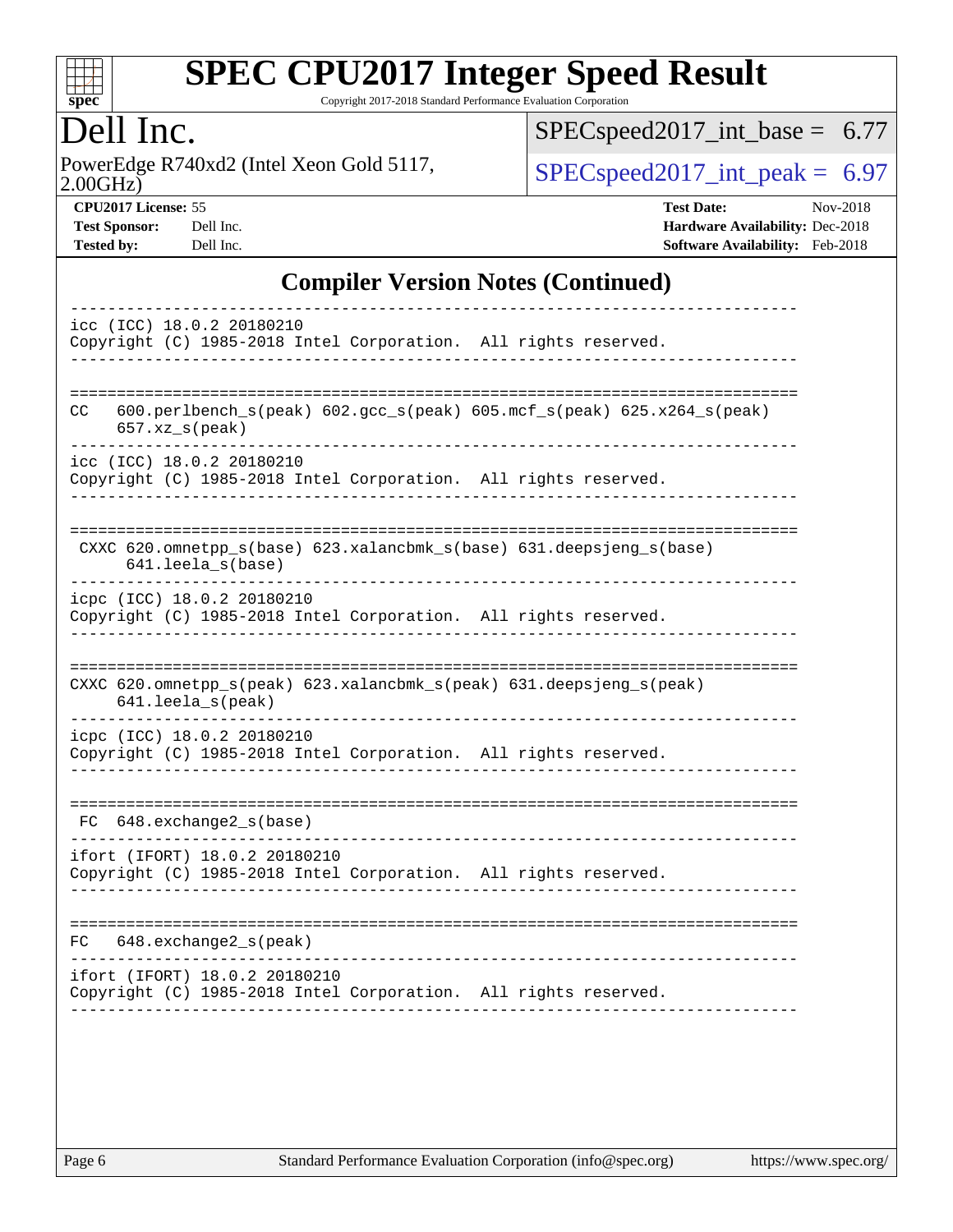

Copyright 2017-2018 Standard Performance Evaluation Corporation

## Dell Inc.

PowerEdge R740xd2 (Intel Xeon Gold 5117,<br>2.00GHz)

 $SPECspeed2017\_int\_base = 6.77$ 

 $SPECspeed2017\_int\_peak = 6.97$ 

**[CPU2017 License:](http://www.spec.org/auto/cpu2017/Docs/result-fields.html#CPU2017License)** 55 **[Test Date:](http://www.spec.org/auto/cpu2017/Docs/result-fields.html#TestDate)** Nov-2018 **[Test Sponsor:](http://www.spec.org/auto/cpu2017/Docs/result-fields.html#TestSponsor)** Dell Inc. **[Hardware Availability:](http://www.spec.org/auto/cpu2017/Docs/result-fields.html#HardwareAvailability)** Dec-2018 **[Tested by:](http://www.spec.org/auto/cpu2017/Docs/result-fields.html#Testedby)** Dell Inc. **[Software Availability:](http://www.spec.org/auto/cpu2017/Docs/result-fields.html#SoftwareAvailability)** Feb-2018

### **[Base Compiler Invocation](http://www.spec.org/auto/cpu2017/Docs/result-fields.html#BaseCompilerInvocation)**

[C benchmarks:](http://www.spec.org/auto/cpu2017/Docs/result-fields.html#Cbenchmarks) [icc -m64 -std=c11](http://www.spec.org/cpu2017/results/res2018q4/cpu2017-20181210-10184.flags.html#user_CCbase_intel_icc_64bit_c11_33ee0cdaae7deeeab2a9725423ba97205ce30f63b9926c2519791662299b76a0318f32ddfffdc46587804de3178b4f9328c46fa7c2b0cd779d7a61945c91cd35)

[C++ benchmarks:](http://www.spec.org/auto/cpu2017/Docs/result-fields.html#CXXbenchmarks) [icpc -m64](http://www.spec.org/cpu2017/results/res2018q4/cpu2017-20181210-10184.flags.html#user_CXXbase_intel_icpc_64bit_4ecb2543ae3f1412ef961e0650ca070fec7b7afdcd6ed48761b84423119d1bf6bdf5cad15b44d48e7256388bc77273b966e5eb805aefd121eb22e9299b2ec9d9)

[Fortran benchmarks](http://www.spec.org/auto/cpu2017/Docs/result-fields.html#Fortranbenchmarks): [ifort -m64](http://www.spec.org/cpu2017/results/res2018q4/cpu2017-20181210-10184.flags.html#user_FCbase_intel_ifort_64bit_24f2bb282fbaeffd6157abe4f878425411749daecae9a33200eee2bee2fe76f3b89351d69a8130dd5949958ce389cf37ff59a95e7a40d588e8d3a57e0c3fd751)

### **[Base Portability Flags](http://www.spec.org/auto/cpu2017/Docs/result-fields.html#BasePortabilityFlags)**

 600.perlbench\_s: [-DSPEC\\_LP64](http://www.spec.org/cpu2017/results/res2018q4/cpu2017-20181210-10184.flags.html#b600.perlbench_s_basePORTABILITY_DSPEC_LP64) [-DSPEC\\_LINUX\\_X64](http://www.spec.org/cpu2017/results/res2018q4/cpu2017-20181210-10184.flags.html#b600.perlbench_s_baseCPORTABILITY_DSPEC_LINUX_X64) 602.gcc\_s: [-DSPEC\\_LP64](http://www.spec.org/cpu2017/results/res2018q4/cpu2017-20181210-10184.flags.html#suite_basePORTABILITY602_gcc_s_DSPEC_LP64) 605.mcf\_s: [-DSPEC\\_LP64](http://www.spec.org/cpu2017/results/res2018q4/cpu2017-20181210-10184.flags.html#suite_basePORTABILITY605_mcf_s_DSPEC_LP64) 620.omnetpp\_s: [-DSPEC\\_LP64](http://www.spec.org/cpu2017/results/res2018q4/cpu2017-20181210-10184.flags.html#suite_basePORTABILITY620_omnetpp_s_DSPEC_LP64) 623.xalancbmk\_s: [-DSPEC\\_LP64](http://www.spec.org/cpu2017/results/res2018q4/cpu2017-20181210-10184.flags.html#suite_basePORTABILITY623_xalancbmk_s_DSPEC_LP64) [-DSPEC\\_LINUX](http://www.spec.org/cpu2017/results/res2018q4/cpu2017-20181210-10184.flags.html#b623.xalancbmk_s_baseCXXPORTABILITY_DSPEC_LINUX) 625.x264\_s: [-DSPEC\\_LP64](http://www.spec.org/cpu2017/results/res2018q4/cpu2017-20181210-10184.flags.html#suite_basePORTABILITY625_x264_s_DSPEC_LP64) 631.deepsjeng\_s: [-DSPEC\\_LP64](http://www.spec.org/cpu2017/results/res2018q4/cpu2017-20181210-10184.flags.html#suite_basePORTABILITY631_deepsjeng_s_DSPEC_LP64) 641.leela\_s: [-DSPEC\\_LP64](http://www.spec.org/cpu2017/results/res2018q4/cpu2017-20181210-10184.flags.html#suite_basePORTABILITY641_leela_s_DSPEC_LP64) 648.exchange2\_s: [-DSPEC\\_LP64](http://www.spec.org/cpu2017/results/res2018q4/cpu2017-20181210-10184.flags.html#suite_basePORTABILITY648_exchange2_s_DSPEC_LP64) 657.xz\_s: [-DSPEC\\_LP64](http://www.spec.org/cpu2017/results/res2018q4/cpu2017-20181210-10184.flags.html#suite_basePORTABILITY657_xz_s_DSPEC_LP64)

### **[Base Optimization Flags](http://www.spec.org/auto/cpu2017/Docs/result-fields.html#BaseOptimizationFlags)**

#### [C benchmarks](http://www.spec.org/auto/cpu2017/Docs/result-fields.html#Cbenchmarks):

[-Wl,-z,muldefs](http://www.spec.org/cpu2017/results/res2018q4/cpu2017-20181210-10184.flags.html#user_CCbase_link_force_multiple1_b4cbdb97b34bdee9ceefcfe54f4c8ea74255f0b02a4b23e853cdb0e18eb4525ac79b5a88067c842dd0ee6996c24547a27a4b99331201badda8798ef8a743f577) [-xCORE-AVX512](http://www.spec.org/cpu2017/results/res2018q4/cpu2017-20181210-10184.flags.html#user_CCbase_f-xCORE-AVX512) [-ipo](http://www.spec.org/cpu2017/results/res2018q4/cpu2017-20181210-10184.flags.html#user_CCbase_f-ipo) [-O3](http://www.spec.org/cpu2017/results/res2018q4/cpu2017-20181210-10184.flags.html#user_CCbase_f-O3) [-no-prec-div](http://www.spec.org/cpu2017/results/res2018q4/cpu2017-20181210-10184.flags.html#user_CCbase_f-no-prec-div) [-qopt-mem-layout-trans=3](http://www.spec.org/cpu2017/results/res2018q4/cpu2017-20181210-10184.flags.html#user_CCbase_f-qopt-mem-layout-trans_de80db37974c74b1f0e20d883f0b675c88c3b01e9d123adea9b28688d64333345fb62bc4a798493513fdb68f60282f9a726aa07f478b2f7113531aecce732043) [-qopenmp](http://www.spec.org/cpu2017/results/res2018q4/cpu2017-20181210-10184.flags.html#user_CCbase_qopenmp_16be0c44f24f464004c6784a7acb94aca937f053568ce72f94b139a11c7c168634a55f6653758ddd83bcf7b8463e8028bb0b48b77bcddc6b78d5d95bb1df2967) [-DSPEC\\_OPENMP](http://www.spec.org/cpu2017/results/res2018q4/cpu2017-20181210-10184.flags.html#suite_CCbase_DSPEC_OPENMP) [-L/usr/local/je5.0.1-64/lib](http://www.spec.org/cpu2017/results/res2018q4/cpu2017-20181210-10184.flags.html#user_CCbase_jemalloc_link_path64_4b10a636b7bce113509b17f3bd0d6226c5fb2346b9178c2d0232c14f04ab830f976640479e5c33dc2bcbbdad86ecfb6634cbbd4418746f06f368b512fced5394) [-ljemalloc](http://www.spec.org/cpu2017/results/res2018q4/cpu2017-20181210-10184.flags.html#user_CCbase_jemalloc_link_lib_d1249b907c500fa1c0672f44f562e3d0f79738ae9e3c4a9c376d49f265a04b9c99b167ecedbf6711b3085be911c67ff61f150a17b3472be731631ba4d0471706)

#### [C++ benchmarks:](http://www.spec.org/auto/cpu2017/Docs/result-fields.html#CXXbenchmarks) [-Wl,-z,muldefs](http://www.spec.org/cpu2017/results/res2018q4/cpu2017-20181210-10184.flags.html#user_CXXbase_link_force_multiple1_b4cbdb97b34bdee9ceefcfe54f4c8ea74255f0b02a4b23e853cdb0e18eb4525ac79b5a88067c842dd0ee6996c24547a27a4b99331201badda8798ef8a743f577) [-xCORE-AVX512](http://www.spec.org/cpu2017/results/res2018q4/cpu2017-20181210-10184.flags.html#user_CXXbase_f-xCORE-AVX512) [-ipo](http://www.spec.org/cpu2017/results/res2018q4/cpu2017-20181210-10184.flags.html#user_CXXbase_f-ipo) [-O3](http://www.spec.org/cpu2017/results/res2018q4/cpu2017-20181210-10184.flags.html#user_CXXbase_f-O3) [-no-prec-div](http://www.spec.org/cpu2017/results/res2018q4/cpu2017-20181210-10184.flags.html#user_CXXbase_f-no-prec-div)

[-qopt-mem-layout-trans=3](http://www.spec.org/cpu2017/results/res2018q4/cpu2017-20181210-10184.flags.html#user_CXXbase_f-qopt-mem-layout-trans_de80db37974c74b1f0e20d883f0b675c88c3b01e9d123adea9b28688d64333345fb62bc4a798493513fdb68f60282f9a726aa07f478b2f7113531aecce732043) [-L/usr/local/je5.0.1-64/lib](http://www.spec.org/cpu2017/results/res2018q4/cpu2017-20181210-10184.flags.html#user_CXXbase_jemalloc_link_path64_4b10a636b7bce113509b17f3bd0d6226c5fb2346b9178c2d0232c14f04ab830f976640479e5c33dc2bcbbdad86ecfb6634cbbd4418746f06f368b512fced5394) [-ljemalloc](http://www.spec.org/cpu2017/results/res2018q4/cpu2017-20181210-10184.flags.html#user_CXXbase_jemalloc_link_lib_d1249b907c500fa1c0672f44f562e3d0f79738ae9e3c4a9c376d49f265a04b9c99b167ecedbf6711b3085be911c67ff61f150a17b3472be731631ba4d0471706)

#### [Fortran benchmarks](http://www.spec.org/auto/cpu2017/Docs/result-fields.html#Fortranbenchmarks):

[-Wl,-z,muldefs](http://www.spec.org/cpu2017/results/res2018q4/cpu2017-20181210-10184.flags.html#user_FCbase_link_force_multiple1_b4cbdb97b34bdee9ceefcfe54f4c8ea74255f0b02a4b23e853cdb0e18eb4525ac79b5a88067c842dd0ee6996c24547a27a4b99331201badda8798ef8a743f577) [-xCORE-AVX512](http://www.spec.org/cpu2017/results/res2018q4/cpu2017-20181210-10184.flags.html#user_FCbase_f-xCORE-AVX512) [-ipo](http://www.spec.org/cpu2017/results/res2018q4/cpu2017-20181210-10184.flags.html#user_FCbase_f-ipo) [-O3](http://www.spec.org/cpu2017/results/res2018q4/cpu2017-20181210-10184.flags.html#user_FCbase_f-O3) [-no-prec-div](http://www.spec.org/cpu2017/results/res2018q4/cpu2017-20181210-10184.flags.html#user_FCbase_f-no-prec-div) [-qopt-mem-layout-trans=3](http://www.spec.org/cpu2017/results/res2018q4/cpu2017-20181210-10184.flags.html#user_FCbase_f-qopt-mem-layout-trans_de80db37974c74b1f0e20d883f0b675c88c3b01e9d123adea9b28688d64333345fb62bc4a798493513fdb68f60282f9a726aa07f478b2f7113531aecce732043) [-nostandard-realloc-lhs](http://www.spec.org/cpu2017/results/res2018q4/cpu2017-20181210-10184.flags.html#user_FCbase_f_2003_std_realloc_82b4557e90729c0f113870c07e44d33d6f5a304b4f63d4c15d2d0f1fab99f5daaed73bdb9275d9ae411527f28b936061aa8b9c8f2d63842963b95c9dd6426b8a) [-L/usr/local/je5.0.1-64/lib](http://www.spec.org/cpu2017/results/res2018q4/cpu2017-20181210-10184.flags.html#user_FCbase_jemalloc_link_path64_4b10a636b7bce113509b17f3bd0d6226c5fb2346b9178c2d0232c14f04ab830f976640479e5c33dc2bcbbdad86ecfb6634cbbd4418746f06f368b512fced5394) [-ljemalloc](http://www.spec.org/cpu2017/results/res2018q4/cpu2017-20181210-10184.flags.html#user_FCbase_jemalloc_link_lib_d1249b907c500fa1c0672f44f562e3d0f79738ae9e3c4a9c376d49f265a04b9c99b167ecedbf6711b3085be911c67ff61f150a17b3472be731631ba4d0471706)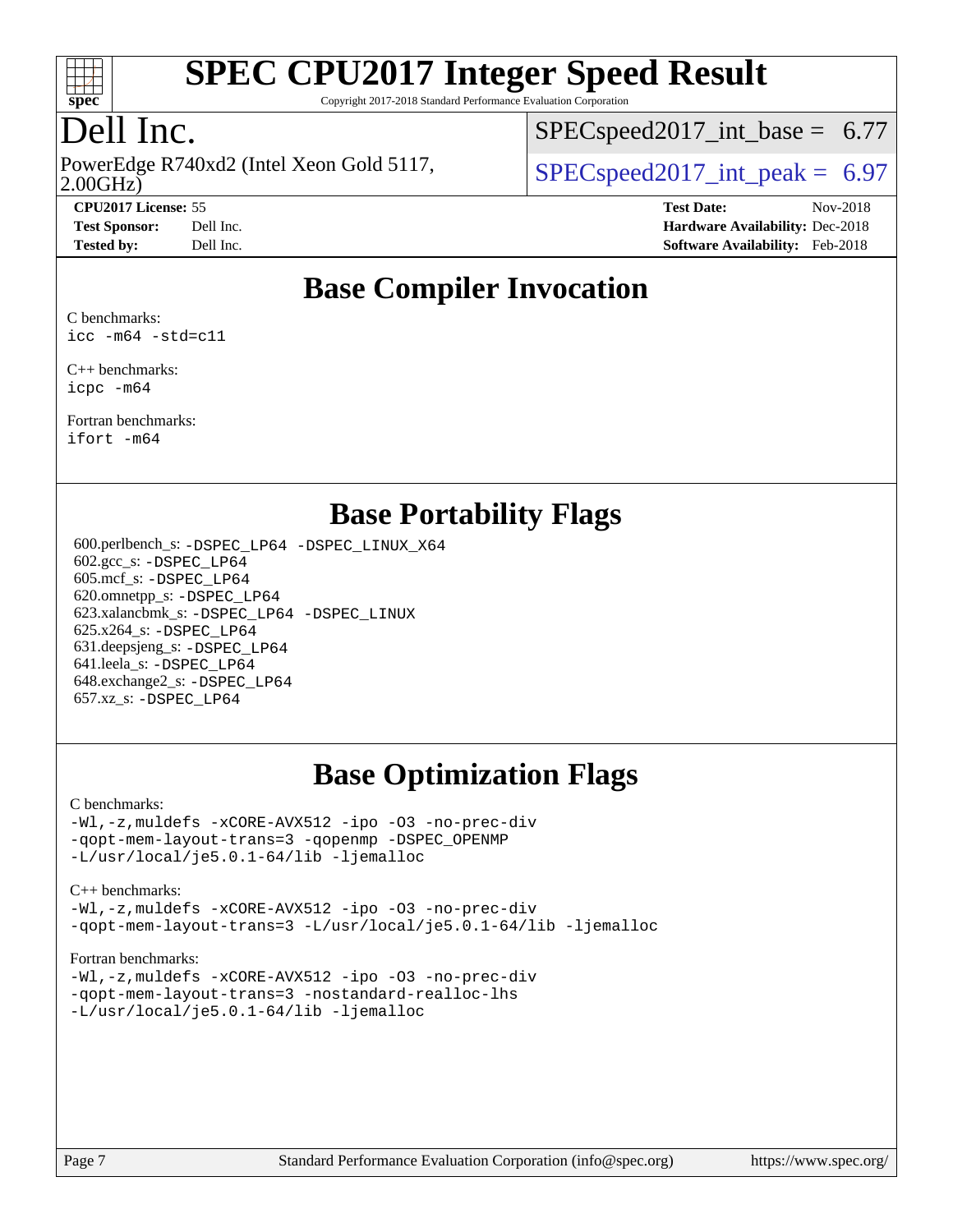

Copyright 2017-2018 Standard Performance Evaluation Corporation

## Dell Inc.

2.00GHz) PowerEdge R740xd2 (Intel Xeon Gold 5117,  $\vert$  [SPECspeed2017\\_int\\_peak =](http://www.spec.org/auto/cpu2017/Docs/result-fields.html#SPECspeed2017intpeak) 6.97

 $SPECspeed2017\_int\_base = 6.77$ 

**[CPU2017 License:](http://www.spec.org/auto/cpu2017/Docs/result-fields.html#CPU2017License)** 55 **[Test Date:](http://www.spec.org/auto/cpu2017/Docs/result-fields.html#TestDate)** Nov-2018 **[Test Sponsor:](http://www.spec.org/auto/cpu2017/Docs/result-fields.html#TestSponsor)** Dell Inc. **[Hardware Availability:](http://www.spec.org/auto/cpu2017/Docs/result-fields.html#HardwareAvailability)** Dec-2018 **[Tested by:](http://www.spec.org/auto/cpu2017/Docs/result-fields.html#Testedby)** Dell Inc. **[Software Availability:](http://www.spec.org/auto/cpu2017/Docs/result-fields.html#SoftwareAvailability)** Feb-2018

## **[Peak Compiler Invocation](http://www.spec.org/auto/cpu2017/Docs/result-fields.html#PeakCompilerInvocation)**

[C benchmarks](http://www.spec.org/auto/cpu2017/Docs/result-fields.html#Cbenchmarks):

[icc -m64 -std=c11](http://www.spec.org/cpu2017/results/res2018q4/cpu2017-20181210-10184.flags.html#user_CCpeak_intel_icc_64bit_c11_33ee0cdaae7deeeab2a9725423ba97205ce30f63b9926c2519791662299b76a0318f32ddfffdc46587804de3178b4f9328c46fa7c2b0cd779d7a61945c91cd35)

[C++ benchmarks \(except as noted below\)](http://www.spec.org/auto/cpu2017/Docs/result-fields.html#CXXbenchmarksexceptasnotedbelow): [icpc -m64](http://www.spec.org/cpu2017/results/res2018q4/cpu2017-20181210-10184.flags.html#user_CXXpeak_intel_icpc_64bit_4ecb2543ae3f1412ef961e0650ca070fec7b7afdcd6ed48761b84423119d1bf6bdf5cad15b44d48e7256388bc77273b966e5eb805aefd121eb22e9299b2ec9d9)

623.xalancbmk\_s: [icpc -m32 -L/home/prasadj/specdev/IC18u2\\_Internal/lin\\_18\\_0\\_20180210/compiler/lib/ia32\\_lin](http://www.spec.org/cpu2017/results/res2018q4/cpu2017-20181210-10184.flags.html#user_peakCXXLD623_xalancbmk_s_intel_icpc_c6d030cd79af6ea7d6fb64c57e8fe7ae8fe0b96fc5a3b3f4a10e3273b3d7fa9decd8263f6330cef23f751cb093a69fae84a2bf4c243500a8eed069248128076f)

[Fortran benchmarks](http://www.spec.org/auto/cpu2017/Docs/result-fields.html#Fortranbenchmarks):

[ifort -m64](http://www.spec.org/cpu2017/results/res2018q4/cpu2017-20181210-10184.flags.html#user_FCpeak_intel_ifort_64bit_24f2bb282fbaeffd6157abe4f878425411749daecae9a33200eee2bee2fe76f3b89351d69a8130dd5949958ce389cf37ff59a95e7a40d588e8d3a57e0c3fd751)

## **[Peak Portability Flags](http://www.spec.org/auto/cpu2017/Docs/result-fields.html#PeakPortabilityFlags)**

 600.perlbench\_s: [-DSPEC\\_LP64](http://www.spec.org/cpu2017/results/res2018q4/cpu2017-20181210-10184.flags.html#b600.perlbench_s_peakPORTABILITY_DSPEC_LP64) [-DSPEC\\_LINUX\\_X64](http://www.spec.org/cpu2017/results/res2018q4/cpu2017-20181210-10184.flags.html#b600.perlbench_s_peakCPORTABILITY_DSPEC_LINUX_X64) 602.gcc\_s: [-DSPEC\\_LP64](http://www.spec.org/cpu2017/results/res2018q4/cpu2017-20181210-10184.flags.html#suite_peakPORTABILITY602_gcc_s_DSPEC_LP64) 605.mcf\_s: [-DSPEC\\_LP64](http://www.spec.org/cpu2017/results/res2018q4/cpu2017-20181210-10184.flags.html#suite_peakPORTABILITY605_mcf_s_DSPEC_LP64) 620.omnetpp\_s: [-DSPEC\\_LP64](http://www.spec.org/cpu2017/results/res2018q4/cpu2017-20181210-10184.flags.html#suite_peakPORTABILITY620_omnetpp_s_DSPEC_LP64) 623.xalancbmk\_s: [-D\\_FILE\\_OFFSET\\_BITS=64](http://www.spec.org/cpu2017/results/res2018q4/cpu2017-20181210-10184.flags.html#user_peakPORTABILITY623_xalancbmk_s_file_offset_bits_64_5ae949a99b284ddf4e95728d47cb0843d81b2eb0e18bdfe74bbf0f61d0b064f4bda2f10ea5eb90e1dcab0e84dbc592acfc5018bc955c18609f94ddb8d550002c) [-DSPEC\\_LINUX](http://www.spec.org/cpu2017/results/res2018q4/cpu2017-20181210-10184.flags.html#b623.xalancbmk_s_peakCXXPORTABILITY_DSPEC_LINUX) 625.x264\_s: [-DSPEC\\_LP64](http://www.spec.org/cpu2017/results/res2018q4/cpu2017-20181210-10184.flags.html#suite_peakPORTABILITY625_x264_s_DSPEC_LP64) 631.deepsjeng\_s: [-DSPEC\\_LP64](http://www.spec.org/cpu2017/results/res2018q4/cpu2017-20181210-10184.flags.html#suite_peakPORTABILITY631_deepsjeng_s_DSPEC_LP64) 641.leela\_s: [-DSPEC\\_LP64](http://www.spec.org/cpu2017/results/res2018q4/cpu2017-20181210-10184.flags.html#suite_peakPORTABILITY641_leela_s_DSPEC_LP64) 648.exchange2\_s: [-DSPEC\\_LP64](http://www.spec.org/cpu2017/results/res2018q4/cpu2017-20181210-10184.flags.html#suite_peakPORTABILITY648_exchange2_s_DSPEC_LP64) 657.xz\_s: [-DSPEC\\_LP64](http://www.spec.org/cpu2017/results/res2018q4/cpu2017-20181210-10184.flags.html#suite_peakPORTABILITY657_xz_s_DSPEC_LP64)

## **[Peak Optimization Flags](http://www.spec.org/auto/cpu2017/Docs/result-fields.html#PeakOptimizationFlags)**

[C benchmarks](http://www.spec.org/auto/cpu2017/Docs/result-fields.html#Cbenchmarks):

```
600.perlbench_s: -W1, -z, muldefs -prof-gen(pass 1) -prof-use(pass 2)-O2
-xCORE-AVX512 -qopt-prefetch -ipo -O3
-qopt-mem-layout-trans=3 -no-prec-div
-DSPEC_SUPPRESS_OPENMP -qopenmp -DSPEC_OPENMP
-fno-strict-overflow -L/usr/local/je5.0.1-64/lib
-ljemalloc
 602.gcc_s: -Wl,-z,muldefs -prof-gen(pass 1) -prof-use(pass 2) -O2
-xCORE-AVX512 -qopt-prefetch -ipo -O3
-qopt-mem-layout-trans=3 -no-prec-div
-DSPEC_SUPPRESS_OPENMP -qopenmp -DSPEC_OPENMP
-L/usr/local/je5.0.1-64/lib -ljemalloc
```
**(Continued on next page)**